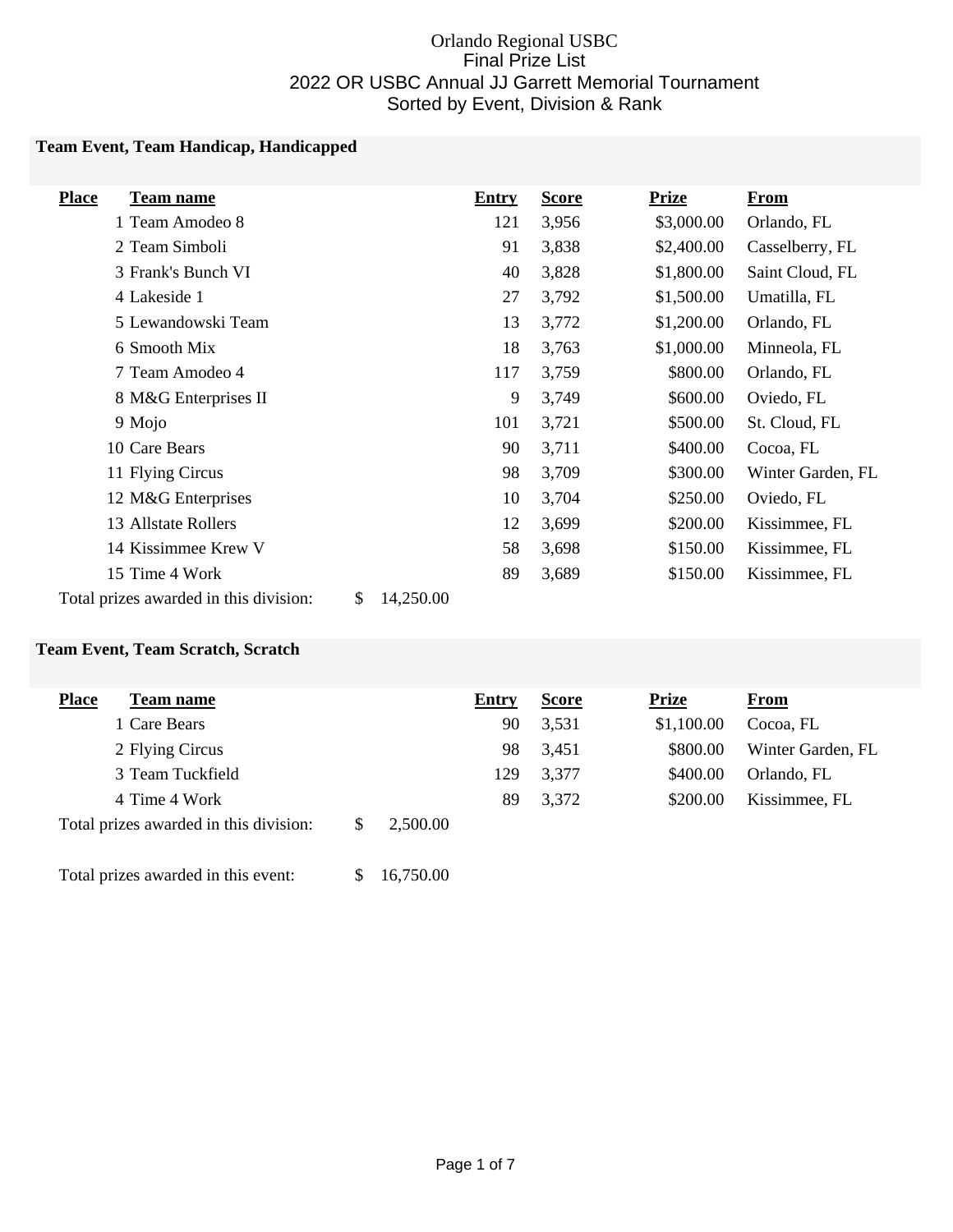# **Doubles Event, Doubles Handicap, Handicapped**

| <b>Place</b> | <b>Team name</b>                                          | <b>Entry</b> | <b>Score</b> | <b>Prize</b> | <b>From</b>           |
|--------------|-----------------------------------------------------------|--------------|--------------|--------------|-----------------------|
|              | 1 Toor, Nicholas S / Toor, Fred S                         | 70           | 1,578        | \$1,000.00   | St.Cloud, FL          |
|              | 1 Spangenberg, Randy T / Baran, Ronald A                  | 97           | 1,578        | \$1,000.00   | Poinciana, FL         |
|              | 3 Torres, Robert / Martinez, Orlando                      | 54           | 1,576        | \$800.00     | Kissimmee, FL         |
|              | 4 Boger, Chris / Azcarate, Enrique J                      | 7            | 1,552        | \$700.00     | Davenport, FL         |
|              | 5 Martinez, Lucas A, III / Rivera, George L               | 54           | 1,546        | \$600.00     | Kissimmee, FL         |
|              | 6 Ruby, Richard V, Jr / Hall, Jeremy L                    | 57           | 1,544        | \$550.00     | Kissimmee, FL         |
|              | 7 Roedell, Terry L / Donovan, John                        | 90           | 1,542        | \$500.00     | Cocoa, FL             |
|              | 8 Roman, Robert / Chamberlain, Allen R                    | 12           | 1,532        | \$400.00     | Kissimmee, FL         |
|              | 9 Kurth, Hilka / Kurth, Larry                             | 77           | 1,522        | \$400.00     | Tavares, FL           |
|              | 10 Del Rosario, Kristine / Amato, Michelle L              | 101          | 1,520        | \$400.00     | St. Cloud, FL         |
|              | 11 Beasley, Carmen P / Nardi, John                        | 51           | 1,515        | \$380.00     | Winter Park, FL       |
|              | 12 Macri, Tim / Azcarate, Pablo                           | 7            | 1,510        | \$380.00     | Davenport, FL         |
|              | 13 Cedeno, Luis / Longo, Domenico J                       | 111          | 1,508        | \$380.00     | St. Cloud, FL         |
|              | 14 Wilson, Shaun / Gregory, Brett S                       | 81           | 1,505        | \$350.00     | Orlando, FL           |
|              | 15 Sorrentino, Vince / Keenan, William E, Jr              | 65           | 1,504        | \$350.00     | Orlando, FL           |
|              | 16 Rodriguez, Jose, Jr / Almendro, Jaime J                | 58           | 1,501        | \$320.00     | Kissimmee, FL         |
|              | 17 Pomelow, Steven, II / Ramsey, Justin J                 | 7            | 1,497        | \$320.00     | Davenport, FL         |
|              | 18 Lucas, Trevor A / Lucas, John L, Jr                    | 32           | 1,495        | \$290.00     | Orlando, FL           |
|              | 19 Swanson, Andrew J / Swanson, Joseph G                  | 44           | 1,494        | \$290.00     | Saint Cloud, FL       |
|              | 20 White, Richard T, II / Rice, Brandon R                 | 30           | 1,493        | \$290.00     | Orlando, FL           |
|              | 21 Lundstrom, Ryan A / Amato, Michael C, Jr               | 101          | 1,492        | \$290.00     | St. Cloud, FL         |
|              | 22 Colone, Dominic, III / Kenner, William L               | 19           | 1,489        | \$260.00     | Oviedo, FL            |
|              | 23 Anthony, Johnny L / Mighty, Howard                     | 60           | 1,488        | \$260.00     | Orlando, FL           |
|              | 23 Pereira, Marcos / Smith, Ramona L                      | 88           | 1,488        | \$260.00     | Kissimmee, FL         |
|              | 25 Schaefer, John R / Bass, Michael S                     | 110          | 1,484        | \$240.00     | Orlando, FL           |
|              | 26 Woods, Tamara / Woods, Faith                           | 68           | 1,478        | \$240.00     | Altamonte Springs, FL |
|              | 27 Ringlund, Frank L / Nawrath, Kyle D                    | 42           | 1,477        | \$240.00     | Saint Cloud, FL       |
|              | 28 Sloat, Jason J / Crawley, Michael J                    | 41           | 1,470        | \$220.00     | Saint Cloud, FL       |
|              | 28 Lopez, Kelley / Diaz, Erwin E                          | 89           | 1,470        | \$220.00     | Kissimmee, FL         |
|              | 30 Gerson, Sharon L / Creech, Heather B                   | 76           | 1,467        | \$200.00     | Lake Mary, FL         |
|              | 31 Ramos, Erik J / Waddell, Greg M                        | 113          | 1,466        | \$200.00     | Oviedo, FL            |
|              | 32 Rivera, Lori / Rivera, Elihu C                         | 39           | 1,463        | \$180.00     | Orlando, FL           |
|              | 33 Chamberlain, Pat / Wetzel, Rhyanmarie (Lizzie)         | 105          | 1,462        | \$180.00     | Orlando, FL           |
|              | 34 Foote, Mardi A / Jackson, Maurice C, Sr                | 17           | 1,461        | \$60.00      | Davenport, FL         |
|              | 34 Calleri, Makayla E / Fischer, Kevin M                  | 92           | 1,461        | \$60.00      | Altamonte Springs, FL |
|              | 34 Araya, George M / Mattei, Keith P                      | 118          | 1,461        | \$60.00      | Orlando, FL           |
|              | Total prizes awarded in this division:<br>12,870.00<br>\$ |              |              |              |                       |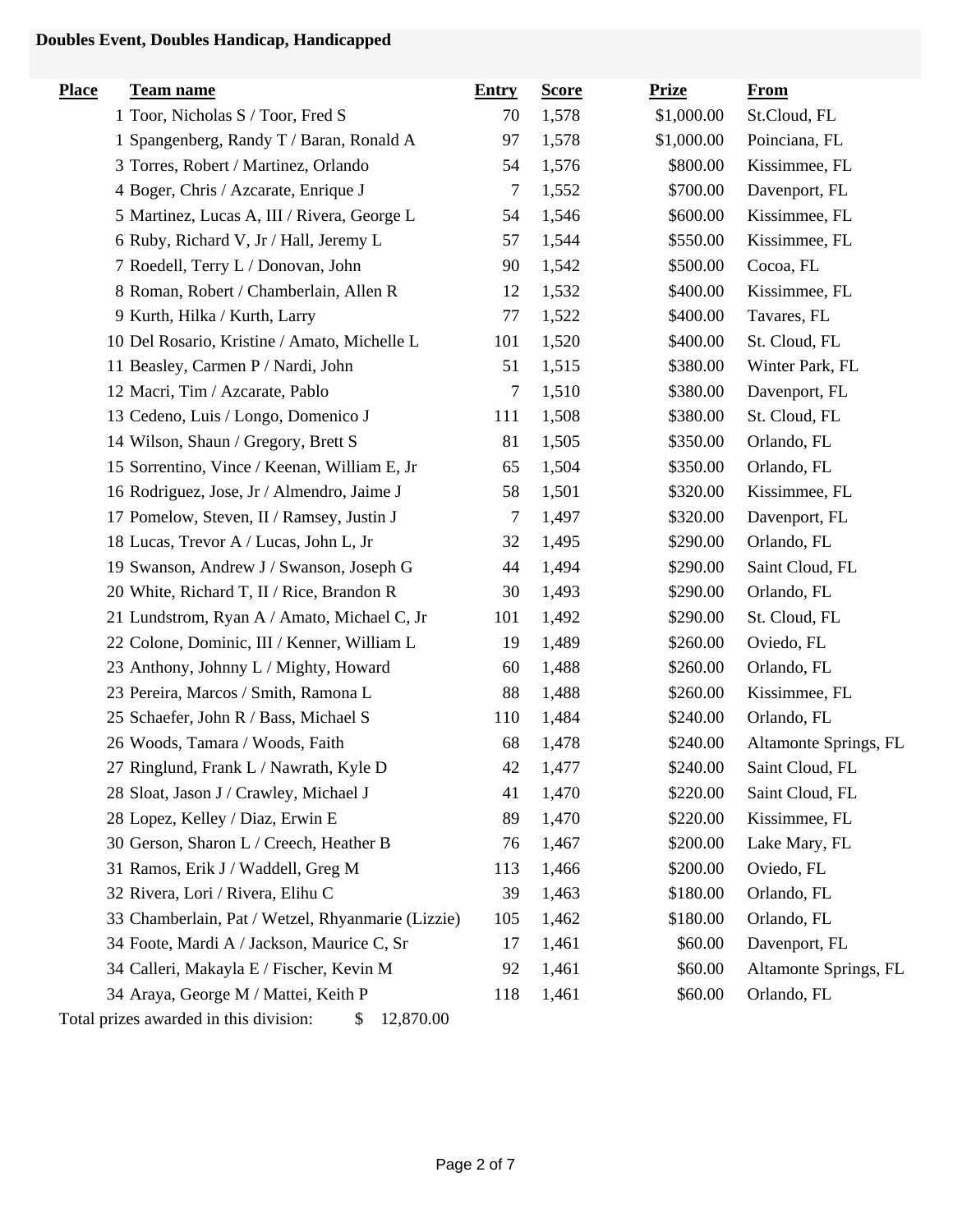### **Doubles Event, Doubles Scratch, Scratch**

| <b>Place</b> | <b>Team name</b>                                         | Entry | <b>Score</b> | <b>Prize</b> | From              |
|--------------|----------------------------------------------------------|-------|--------------|--------------|-------------------|
|              | 1 Roedell, Terry L / Donovan, John                       | 90    | 1,445        | \$550.00     | Cocoa, FL         |
|              | 2 Tuckfield, Matthew G / Mersch, Jeffrey M               | 129   | 1,391        | \$450.00     | Orlando, FL       |
|              | 3 Jarvis, Wyatt / Ferrara, Steven J                      | 46    | 1,390        | \$350.00     | Longwood, FL      |
|              | 4 Becker, Doug E / Rakauskas, Dennis P                   | 98    | 1,355        | \$300.00     | Winter Garden, FL |
|              | 5 Ramos, Erik J / Waddell, Greg M                        | 113   | 1,345        | \$200.00     | Oviedo, FL        |
|              | 6 White, Richard T, II / Rice, Brandon R                 | 30    | 1,342        | \$180.00     | Orlando, FL       |
|              | 7 Albrecht, Patricia M / Celso, Nicole                   | 5     | 1,329        | \$160.00     | St. Cloud, FL     |
|              | 8 Duncan, Rodney L / Katic, Mitchell                     | 6     | 1,324        | \$140.00     | St. Cloud, FL     |
|              | 9 Gomez, George / Paxson, Kyle J                         | 90    | 1,322        | \$120.00     | Cocoa, FL         |
|              | 10 Santiago, Luis A / Jacobs, Harry F                    | 114   | 1,321        | \$110.00     | Orlando, FL       |
|              | Total prizes awarded in this division:<br>\$<br>2,560.00 |       |              |              |                   |

Total prizes awarded in this event: \$ 15,430.00

# **Singles Event, Singles Handicap, Handicapped**

| <b>Entry</b> | <b>Score</b> | <b>Prize</b> | <b>From</b>           |
|--------------|--------------|--------------|-----------------------|
| 101          | 878          | \$600.00     | St. Cloud, FL         |
| 90           | 845          | \$550.00     | Cocoa, FL             |
| 124          | 836          | \$500.00     | Winter Park, FL       |
| 109          | 833          | \$450.00     | Kissimmee, FL         |
| 70           | 832          | \$425.00     | St.Cloud, FL          |
| 92           | 830          | \$400.00     | Altamonte Springs, FL |
| 111          | 823          | \$375.00     | St. Cloud, FL         |
| 54           | 822          | \$350.00     | Kissimmee, FL         |
| 13           | 815          | \$325.00     | Orlando, FL           |
| 65           | 809          | \$300.00     | Orlando, FL           |
| 44           | 806          | \$275.00     | Saint Cloud, FL       |
| 77           | 801          | \$250.00     | Tavares, FL           |
| $\tau$       | 800          | \$225.00     | Davenport, FL         |
| 88           | 798          | \$200.00     | Kissimmee, FL         |
| 108          | 795          | \$200.00     | Umatilla, FL          |
| 65           | 790          | \$200.00     | Orlando, FL           |
| 104          | 789          | \$195.00     | Oviedo, FL            |
| 13           | 784          | \$190.00     | Orlando, FL           |
| 32           | 784          | \$190.00     | Orlando, FL           |
| 9            | 783          | \$185.00     | Oviedo, FL            |
| 74           | 782          | \$180.00     | Orlando, FL           |
| 46           | 777          | \$180.00     | Longwood, FL          |
| 106          | 772          | \$175.00     | Orlando, FL           |
| 14           | 771          | \$172.50     | Lake Mary, FL         |
|              |              |              |                       |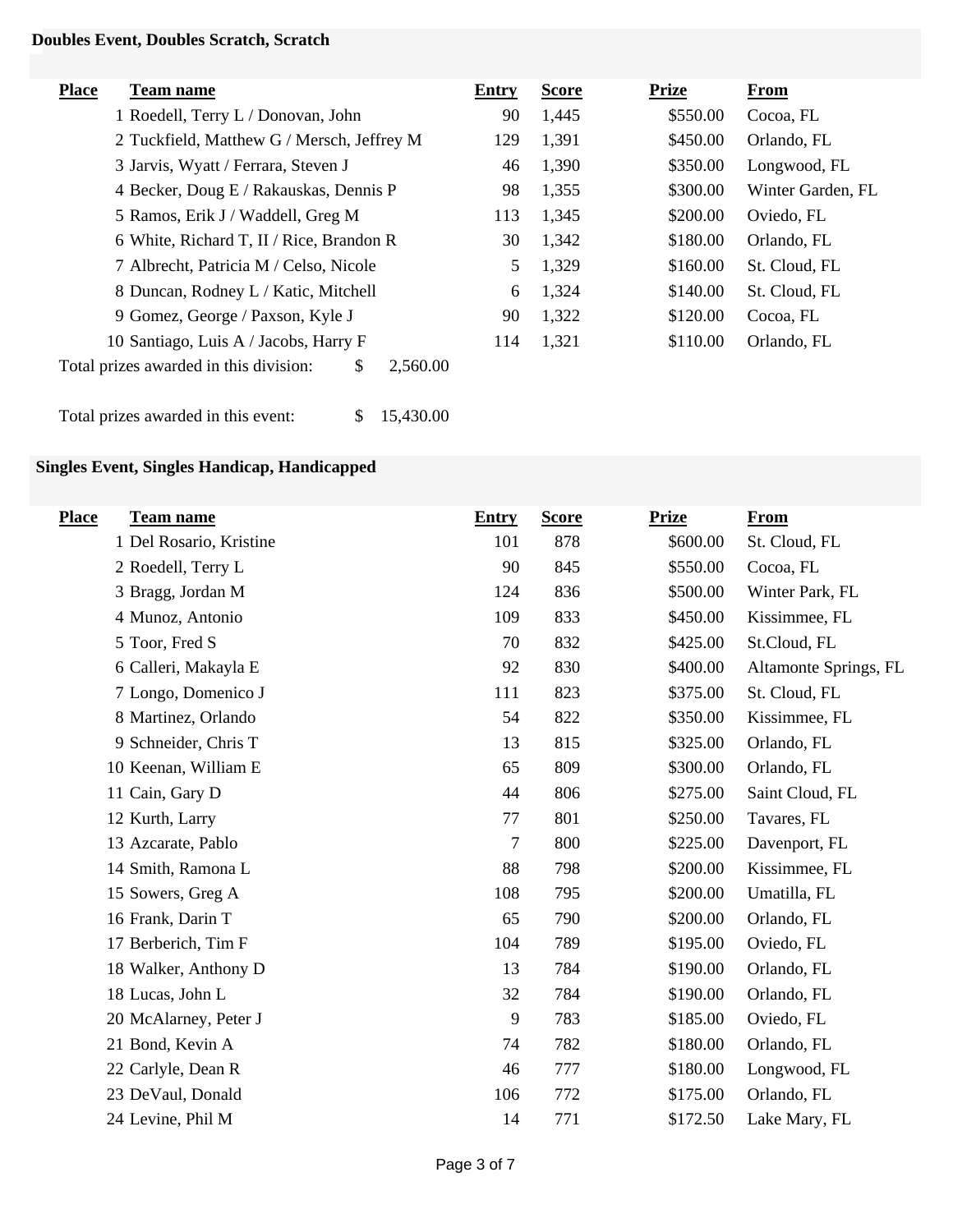| 24 Rivera, Alberto           | 88             | 771 | \$172.50 | Kissimmee, FL         |
|------------------------------|----------------|-----|----------|-----------------------|
| 26 Campbell, John            | 66             | 770 | \$170.00 | Winter Haven, FL      |
| 27 Remp, David A             | 8              | 768 | \$165.00 | Orlando, FL           |
| 27 Flint, Tammy              | 25             | 768 | \$165.00 | Lake Mary, FL         |
| 29 Cameron-Curry, Samantha R | 6              | 767 | \$160.00 | St. Cloud, FL         |
| 30 Chan, Ken Y               | 10             | 766 | \$157.50 | Oviedo, FL            |
| 30 Madison, Stephen          | 91             | 766 | \$157.50 | Casselberry, FL       |
| 32 Ruth, Charlie F           | 17             | 765 | \$155.00 | Davenport, FL         |
| 33 Chan, Julie A             | 9              | 764 | \$150.00 | Oviedo, FL            |
| 33 Sparrow, Joseph S         | 18             | 764 | \$150.00 | Minneola, FL          |
| 35 Rivera, Samantha M        | 85             | 763 | \$145.00 | Kissimmee, FL         |
| 36 Wilhelm, Thomas A         | 85             | 762 | \$145.00 | Kissimmee, FL         |
| 37 Spangenberg, Randy T      | 97             | 761 | \$140.00 | Poinciana, FL         |
| 37 Amato, Michael C          | 101            | 761 | \$140.00 | St. Cloud, FL         |
| 39 Pauling, Lera L           | 16             | 760 | \$135.00 | Davenport, FL         |
| 40 Rivera, George L          | 54             | 759 | \$131.66 | Kissimmee, FL         |
| 40 Brackney, Effie S         | 103            | 759 | \$131.67 | Mount Dora, FL        |
| 40 Cedeno, Luis              | 111            | 759 | \$131.67 | St. Cloud, FL         |
| 43 Chapman, Tod S            | 38             | 757 | \$126.66 | Orlando, FL           |
| 43 Pereira, Marcos           | 88             | 757 | \$126.67 | Kissimmee, FL         |
| 43 Amodeo, Marina            | 114            | 757 | \$126.67 | Orlando, FL           |
| 46 Sparks, Charles B         | 80             | 756 | \$122.50 | Orlando, FL           |
| 46 Ramirez, Roberto          | 130            | 756 | \$122.50 | Orlando, FL           |
| 48 Davis, Derwin             | 16             | 755 | \$120.00 | Davenport, FL         |
| 48 Ackerman, Dorian E        | 3              | 755 | \$120.00 | St. Cloud, FL         |
| 50 McCullough, Kathy         | 16             | 754 | \$115.00 | Davenport, FL         |
| 50 Ley, Rick J               | 20             | 754 | \$115.00 | Kissimmee, FL         |
| 52 Kirk, Jason J             | 86             | 753 | \$112.50 | Eustis, FL            |
| 52 Chamberlain, Pat          | 105            | 753 | \$112.50 | Orlando, FL           |
| 54 Chamberlain, Allen R      | 12             | 752 | \$108.34 | Kissimmee, FL         |
| 54 Woods, Tamara             | 68             | 752 | \$108.33 | Altamonte Springs, FL |
| 54 Arboleda, Jeniffer        | 75             | 752 | \$108.33 | Orlando, FL           |
| 57 Nardi, John               | 51             | 751 | \$105.00 | Winter Park, FL       |
| 58 Coshatt, David P          | 77             | 750 | \$105.00 | Tavares, FL           |
| 59 Patrou, Jordan T          | 13             | 749 | \$100.00 | Orlando, FL           |
| 59 Bass, Michael S           | 110            | 749 | \$100.00 | Orlando, FL           |
| 61 Marrero, Marquis A        | $\overline{c}$ | 748 | \$100.00 | Winter Park, FL       |
| 61 Celso, Nicole             | 5              | 748 | \$100.00 | St. Cloud, FL         |
| 61 Goode, Kirk W             | 21             | 748 | \$100.00 | Clermont, FL          |
| 61 Hobbs, Daniel P           | 82             | 748 | \$100.00 | Orlando, FL           |
| 65 Hall, Jeremy L            | 57             | 747 | \$95.00  | Kissimmee, FL         |
| 65 Kurth, Hilka              | 77             | 747 | \$95.00  | Tavares, FL           |
| 65 Buttacavoli, Sal          | 78             | 747 | \$95.00  | Clermont, FL          |
| 65 Fuentes, Eddy J           | 130            | 747 | \$95.00  | Orlando, FL           |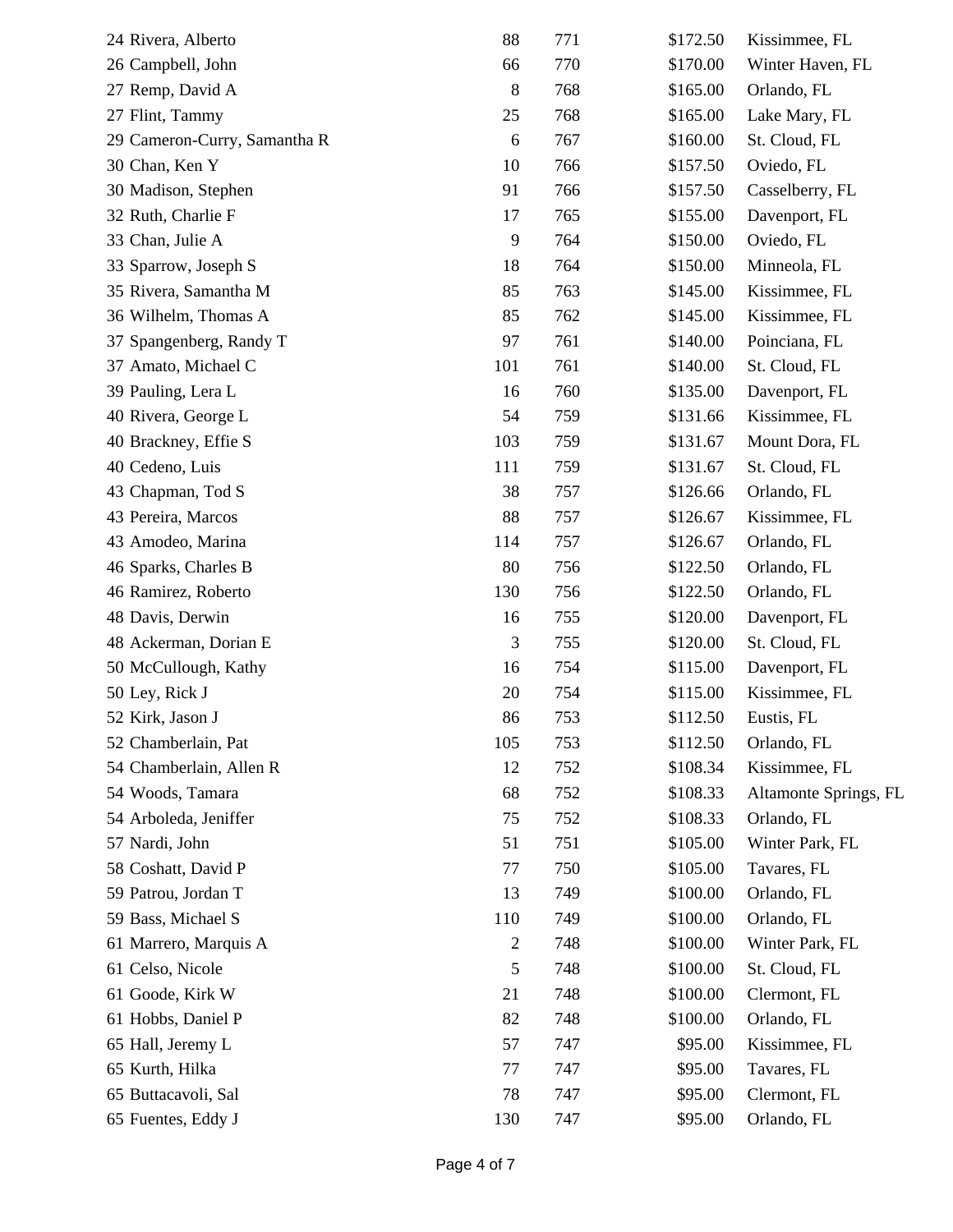| 69 Farley, Bryan M                     |             | 746 | \$95.00 Deland, FL |
|----------------------------------------|-------------|-----|--------------------|
| Total prizes awarded in this division: | \$12,725.00 |     |                    |

Singles Event, Singles Scratch, Scratch

| <b>Place</b><br><b>Team name</b>                         | <b>Entry</b>   | <b>Score</b> | <b>Prize</b> | <b>From</b>       |
|----------------------------------------------------------|----------------|--------------|--------------|-------------------|
| 1 Roedell, Terry L                                       | 90             | 791          | \$300.00     | Cocoa, FL         |
| 2 Kirk, Jason J                                          | 86             | 737          | \$250.00     | Eustis, FL        |
| 3 Bragg, Jordan M                                        | 124            | 734          | \$225.00     | Winter Park, FL   |
| 4 Carlyle, Dean R                                        | 46             | 710          | \$200.00     | Longwood, FL      |
| 5 Celso, Nicole                                          | 5              | 708          | \$180.00     | St. Cloud, FL     |
| 6 Becker, Doug E                                         | 98             | 701          | \$160.00     | Winter Garden, FL |
| 7 Lucas, John L                                          | 32             | 698          | \$145.00     | Orlando, FL       |
| 8 Tuckfield, Matthew G                                   | 129            | 696          | \$130.00     | Orlando, FL       |
| 9 Waddell, Greg M                                        | 113            | 695          | \$120.00     | Oviedo, FL        |
| 10 Mersch, Jeffrey M                                     | 129            | 694          | \$110.00     | Orlando, FL       |
| 11 Kurth, Larry                                          | 77             | 693          | \$100.00     | Tavares, FL       |
| 12 Donovan, John                                         | 90             | 688          | \$95.00      | Cocoa, FL         |
| 13 Marrero, Marquis A                                    | $\overline{2}$ | 686          | \$90.00      | Winter Park, FL   |
| 14 Coshatt, David P                                      | 77             | 678          | \$82.50      | Tavares, FL       |
| 14 Biondi, Lenny A                                       | 98             | 678          | \$82.50      | Winter Garden, FL |
| 16 Chan, Ken Y                                           | 10             | 677          | \$75.00      | Oviedo, FL        |
| 17 Lauda, Jon J                                          | 26             | 676          | \$70.00      | Kissimmee, FL     |
| 18 Jammal, Suheil E                                      | 84             | 674          | \$65.00      | Orlando, FL       |
| 19 Cameron-Curry, Kendra L                               | 6              | 673          | \$40.00      | St. Cloud, FL     |
| 19 Haskins, Jim                                          | 33             | 673          | \$40.00      | Orlando, FL       |
| 19 Fuentes, Eddy                                         | 129            | 673          | \$40.00      | Orlando, FL       |
| Total prizes awarded in this division:<br>\$<br>2,600.00 |                |              |              |                   |

Total prizes awarded in this event: \$ 15,325.00

### **All Events, All Events Handicap, Handicapped**

| <b>Place</b><br><b>Team name</b> | <b>Entry</b> | <b>Score</b> | <b>Prize</b> | <b>From</b>     |
|----------------------------------|--------------|--------------|--------------|-----------------|
| 1 Keenan, William E              | 65           | 2,434        | \$220.00     | Orlando, FL     |
| 2 Rivera, George L               | 54           | 2,383        | \$180.00     | Kissimmee, FL   |
| 3 Martinez, Orlando              | 54           | 2,370        | \$160.00     | Kissimmee, FL   |
| 4 Bragg, Jordan M                | 124          | 2,368        | \$130.00     | Winter Park, FL |
| 5 Santa, Antonio J               | 116          | 2,365        | \$110.00     | Orlando, FL     |
| 6 Roedell, Terry L               | 90           | 2,343        | \$100.00     | Cocoa, FL       |
| 7 Kurth, Hilka                   | 77           | 2,319        | \$95.00      | Tavares, FL     |
| 8 Lucas, John L                  | 32           | 2,315        | \$90.00      | Orlando, FL     |
| 9 Pineiro, Fred                  | 9            | 2,313        | \$85.00      | Oviedo, FL      |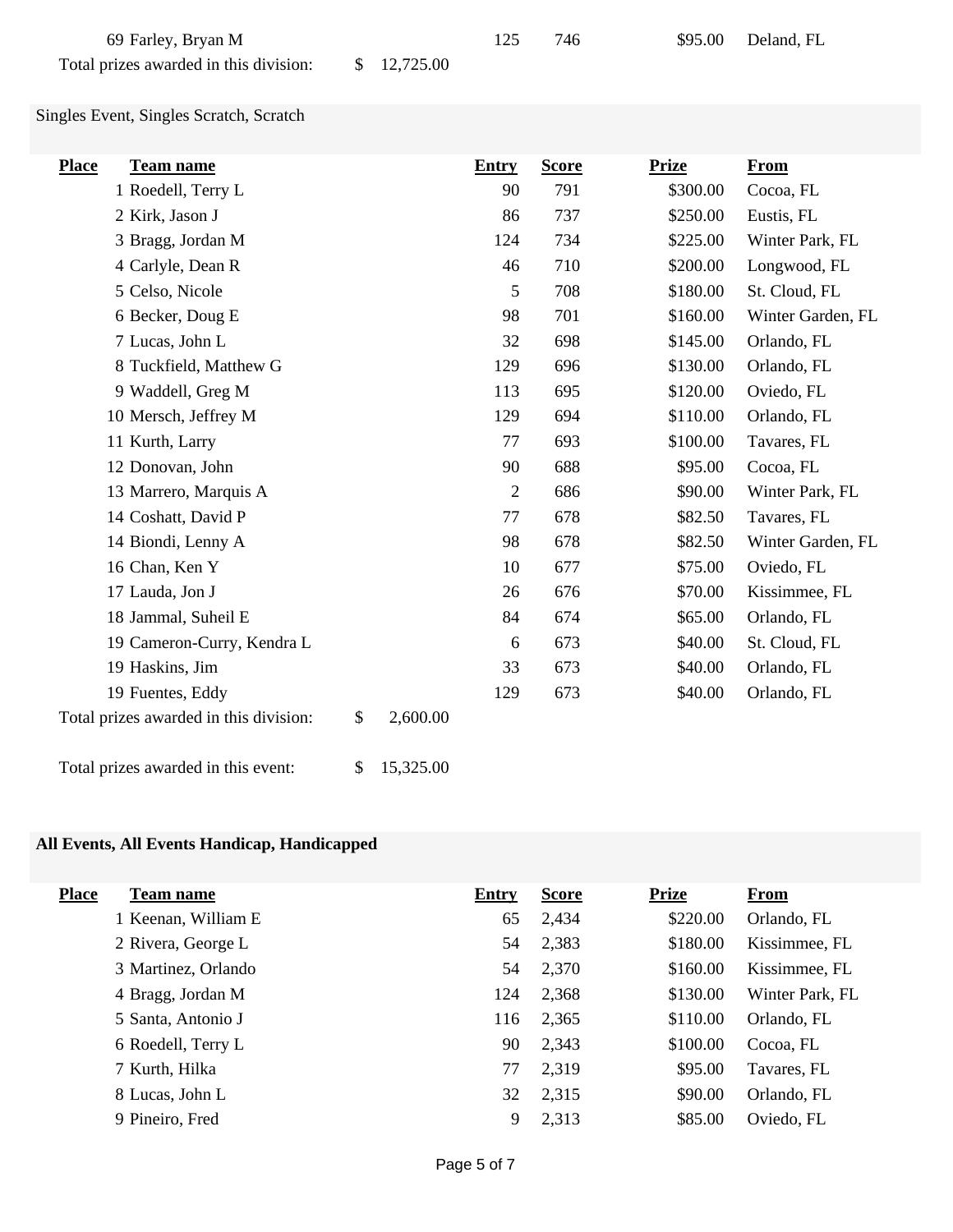| 10 Stone, Ryne C                                         | 13             | 2,308 | \$77.50 | Orlando, FL           |
|----------------------------------------------------------|----------------|-------|---------|-----------------------|
| 10 Calleri, Makayla E                                    | 92             | 2,308 | \$77.50 | Altamonte Springs, FL |
| 12 Murawski, Pauline E                                   | 104            | 2,304 | \$70.00 | Oviedo, FL            |
| 13 Nardi, John                                           | 51             | 2,300 | \$65.00 | Winter Park, FL       |
| 14 McAlarney, Peter J                                    | 9              | 2,289 | \$60.00 | Oviedo, FL            |
| 15 Orefice, Nicholas A                                   | 93             | 2,288 | \$55.00 | Sanford, FL           |
| 16 Patrou, Jordan T                                      | 13             | 2,287 | \$50.00 | Orlando, FL           |
| 16 Wetzel, Alexandra P                                   | 105            | 2,287 | \$50.00 | Orlando, FL           |
| 18 Araya, George M                                       | 118            | 2,285 | \$45.00 | Orlando, FL           |
| 19 Madison, Stephen                                      | 91             | 2,279 | \$45.00 | Casselberry, FL       |
| 20 Azcarate, Pablo                                       | $\overline{7}$ | 2,275 | \$40.00 | Davenport, FL         |
| 20 Roman, Robert                                         | 12             | 2,275 | \$40.00 | Kissimmee, FL         |
| 22 Gerson, Sharon L                                      | 76             | 2,274 | \$40.00 | Lake Mary, FL         |
| 23 Garcia, Adalberto J                                   | 129            | 2,273 | \$40.00 | Orlando, FL           |
| 24 Sparrow, Joseph S                                     | 18             | 2,266 | \$35.00 | Minneola, FL          |
| 25 Spangenberg, Randy T                                  | 97             | 2,265 | \$35.00 | Poinciana, FL         |
| 26 Pocius, Bill                                          | 98             | 2,260 | \$35.00 | Winter Garden, FL     |
| 27 Sowers, Greg A                                        | 108            | 2,257 | \$35.00 | Umatilla, FL          |
| 27 Kunz, Shane M                                         | 15             | 2,257 | \$35.00 | Orlando, FL           |
| 29 Sloat, Jason J                                        | 41             | 2,256 | \$30.00 | Saint Cloud, FL       |
| 30 McDevitt, Charles 'CJ' J                              | 10             | 2,255 | \$30.00 | Oviedo, FL            |
| 30 Shepherd, Kyle S                                      | 15             | 2,255 | \$30.00 | Orlando, FL           |
| 32 Remp, David A                                         | 8              | 2,251 | \$30.00 | Orlando, FL           |
| 32 Ruby, Richard V                                       | 57             | 2,251 | \$30.00 | Kissimmee, FL         |
| 34 Donovan, John                                         | 90             | 2,250 | \$30.00 | Cocoa, FL             |
| 35 Whitehead, Randy                                      | 86             | 2,244 | \$25.00 | Eustis, FL            |
| 36 Campbell, John                                        | 66             | 2,243 | \$25.00 | Winter Haven, FL      |
| 37 Ruiz, Bryan                                           | 130            | 2,242 | \$25.00 | Orlando, FL           |
| 38 Barber, Isaiah V                                      | 44             | 2,241 | \$21.66 | Saint Cloud, FL       |
| 38 Woods, Tamara                                         | 68             | 2,241 | \$21.67 | Altamonte Springs, FL |
| 38 Amodeo, Marina                                        | 114            | 2,241 | \$21.67 | Orlando, FL           |
| 41 Goode, Kirk W                                         | 21             | 2,238 | \$20.00 | Clermont, FL          |
| 41 Dudash, Edward W                                      | 91             | 2,238 | \$20.00 | Casselberry, FL       |
| 43 Tuckfield, Matthew G                                  | 129            | 2,236 | \$20.00 | Orlando, FL           |
| 44 Haskins, Jim                                          | 33             | 2,234 | \$20.00 | Orlando, FL           |
| 45 Rivera, Alberto                                       | 88             | 2,225 | \$20.00 | Kissimmee, FL         |
| 46 Ham, Colin                                            | $\overline{4}$ | 2,224 | \$15.00 | St. Cloud, FL         |
| 47 Rivera, Lori                                          | 39             | 2,222 | \$15.00 | Orlando, FL           |
| 47 Wood, Zacharie J                                      | 89             | 2,222 | \$15.00 | Kissimmee, FL         |
| 49 Boyter, Dustin                                        | 112            | 2,221 | \$15.00 | Winter Park, FL       |
| 2,580.00<br>Total prizes awarded in this division:<br>\$ |                |       |         |                       |